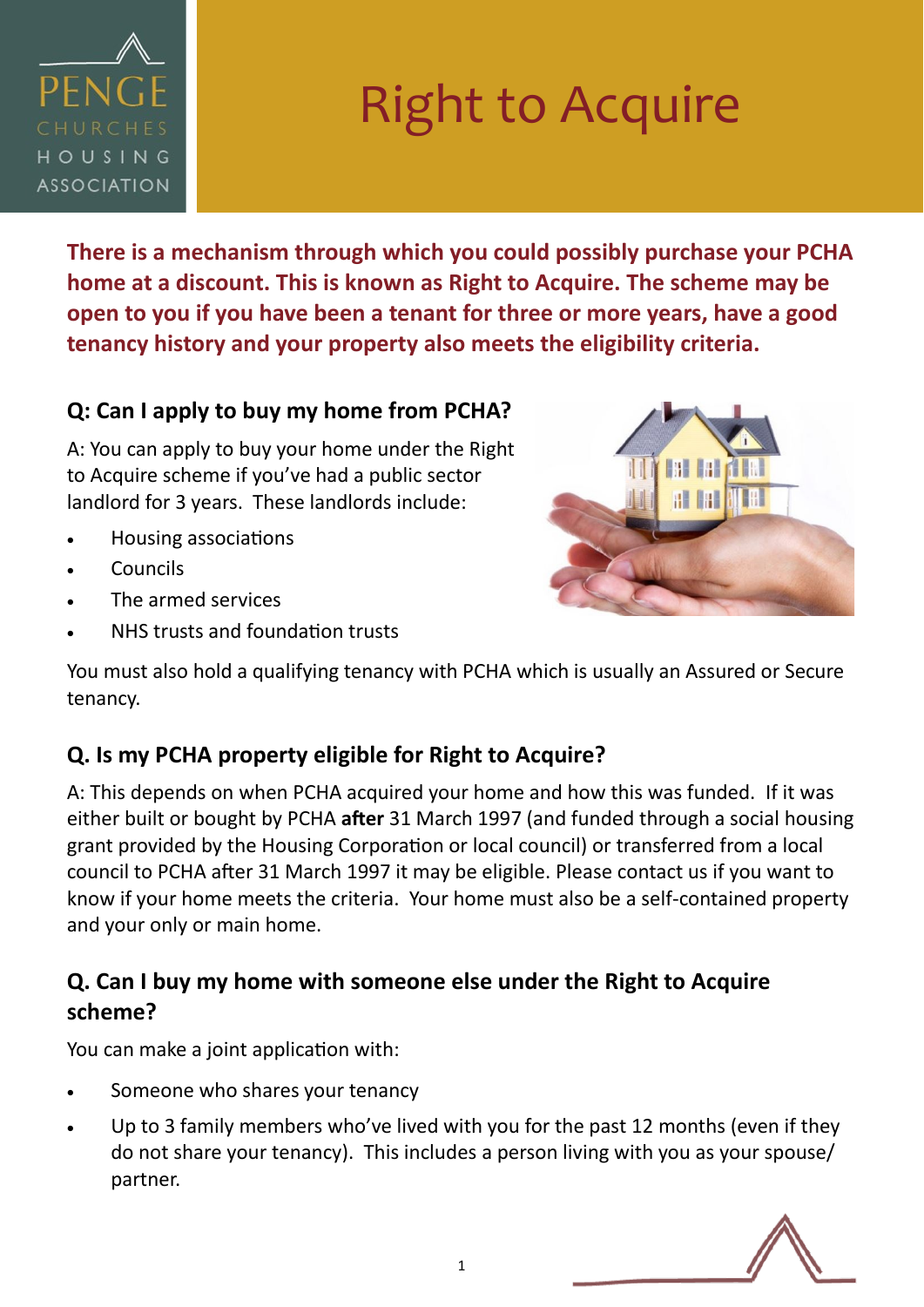

# Right to Acquire

#### **Q. How much discount will I get if I buy my PCHA home?**

It is important to note that the levels of discount available are small in comparison to the Right to Buy scheme. Within LB Bromley the maximum discount is currently £16,000. The discount may also be reduced if you have used Right to Acquire or Right to Buy in the past.

#### **Q. How do I apply to buy my home under the Right to Acquire?**

You will need to complete a Right to Acquire application form which is available from Gov.UK or from PCHA and send it to us. We will let you know whether or not you can buy your home within 4 weeks of receiving your completed application (up to 8 weeks if you have been a PCHA tenant for less than 3 years). If we reject your application, we will tell you the reason why. Please note there is no right of appeal against PCHA's decision. We may also offer you the choice of buying your home or another



empty property owned by PCHA but you do not have to accept that option.

#### **Q. What happens if my application meets the eligibility criteria?**

If PCHA agrees to sell, we will issue an offer to you with details of:

- The price we think you should pay for the property and how it was worked out
- Your discount and how it was worked out
- A description of the property and any land included in the price
- Estimates of any service charge (for a flat or maisonette) for the first 5 years
- Any known problems with the property's structure, e.g. subsidence.

## **Q. How quickly would I have to accept an offer from PCHA?**

Once you receive an offer from PCHA, you would have 12 weeks to tell us that you still want to buy. If you don't reply within required timescales, then we can cancel your application. You can also pull out of the sale and continue to rent your home at any time.